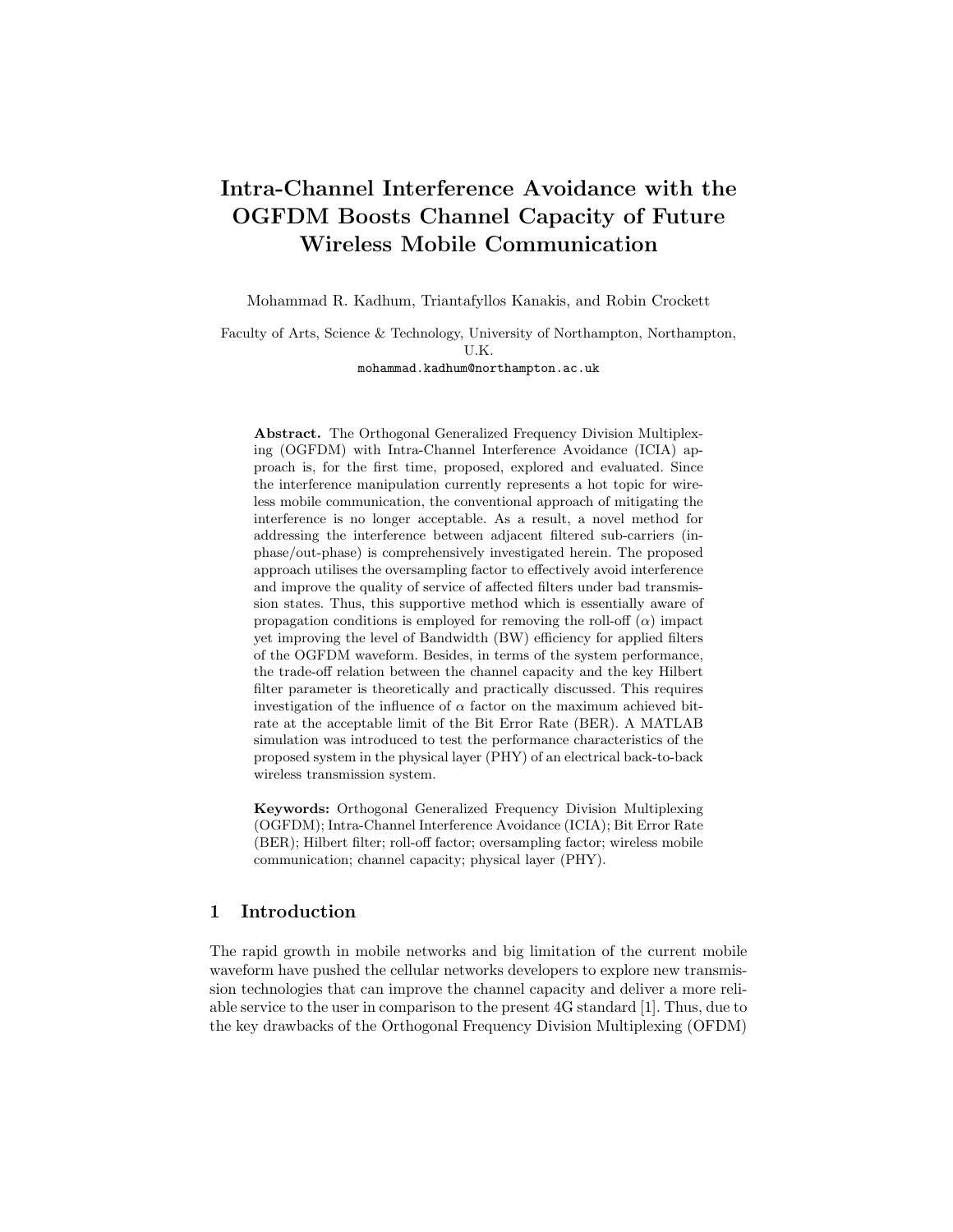[2], new candidate waveforms like the Filter Bank Multi-Carrier (FBMC) [3], the Universal Filter Multi-Carrier (UFMC) [4], the Filtered OFDM (F-OFDM) [5], and the Generalized Frequency Division Multiplexing (GFDM) [6] are proposed to the future scenarios of the next mobile generation (5G).

Moreover, lately, a new candidate waveform termed as Orthogonal Generalized Frequency Division Multiplexing (OGFDM) [7] is presented with extra supportive facilities to the 5G mobile applications. Hence, the recently introduced waveform can achieve a dual channel capacity yet keeping the same level of error relative to the most candidate waveform GFDM.

It's worth noting that the need for a higher channel capacity pushes the networks operators to upgrade the usage of the Bandwidth (BW) by increasing the number of employed frequency sub-carriers. On the other hand, the increased number of frequency sub-carriers can raise the level of interference, particularly, with bad transmission conditions [8].

Due to the predicted scenarios of the future generation of mobile, particularly, higher channel capacity  $(Gb/s)$ , the conventional management for the induced interference of wireless mobile networks is no longer applicable [9]. The main reason beyond this that the traditional approach can mitigate the interference with wasting the BW efficiency of affected frequency sub-carriers [10]. Hence, depending on the traditional approach, the delivered amounts of channel capacity are decreased severely after mitigating the affected sub-carriers.

As a result, the new candidate waveforms, especially, the best candidate one "OGFDM" needs to a modern manipulation for the interference makes it able to cope with the future market demands of mobile communications [11].

In this paper, a new approach called Intra-Channel Interference Avoidance (ICIA) for removing the interference between the adjacent filtered sub-carriers of the OGFDM yet improving the efficiency of the BW is investigated.

The proposed scheme employs the oversampling operation to efficiently avoid any probable bad behaviour of the  $\alpha$  factor for utilised filters. Thus, by controlling the oversampling factor, new guard intervals are generated between the filtered sub-carriers to accommodate optimally the expanded cases of the  $\alpha$  factor.

In addition, the organized distances between frequency centres  $(f_c s)$  of the employed filters are fixed optimally. Hence, assure, primarily, that all Nyquist intervals of sub-carriers and their filters are mostly secured and followed a similar allocation procedure for variant  $f_c s$  [12].

Also, under a standard level of the transmission circumstances (good signal power), the transmitted data are distributed and carried by different  $f_c s$ , then to be received sequentially by the counterparts of them [13].

Furthermore, the introduced approach is basically achieved in the physical layer (PHY), where the system can manage the assigned value of the oversampling factor in accordance with the  $\alpha$  parameter of the filter.

Regarding the changeable conditions of the transmission, the trade-off relationship between the overall channel capacity and the  $\alpha$  factor of filter is investigated to identify the optimal guidelines of filter design under various transmission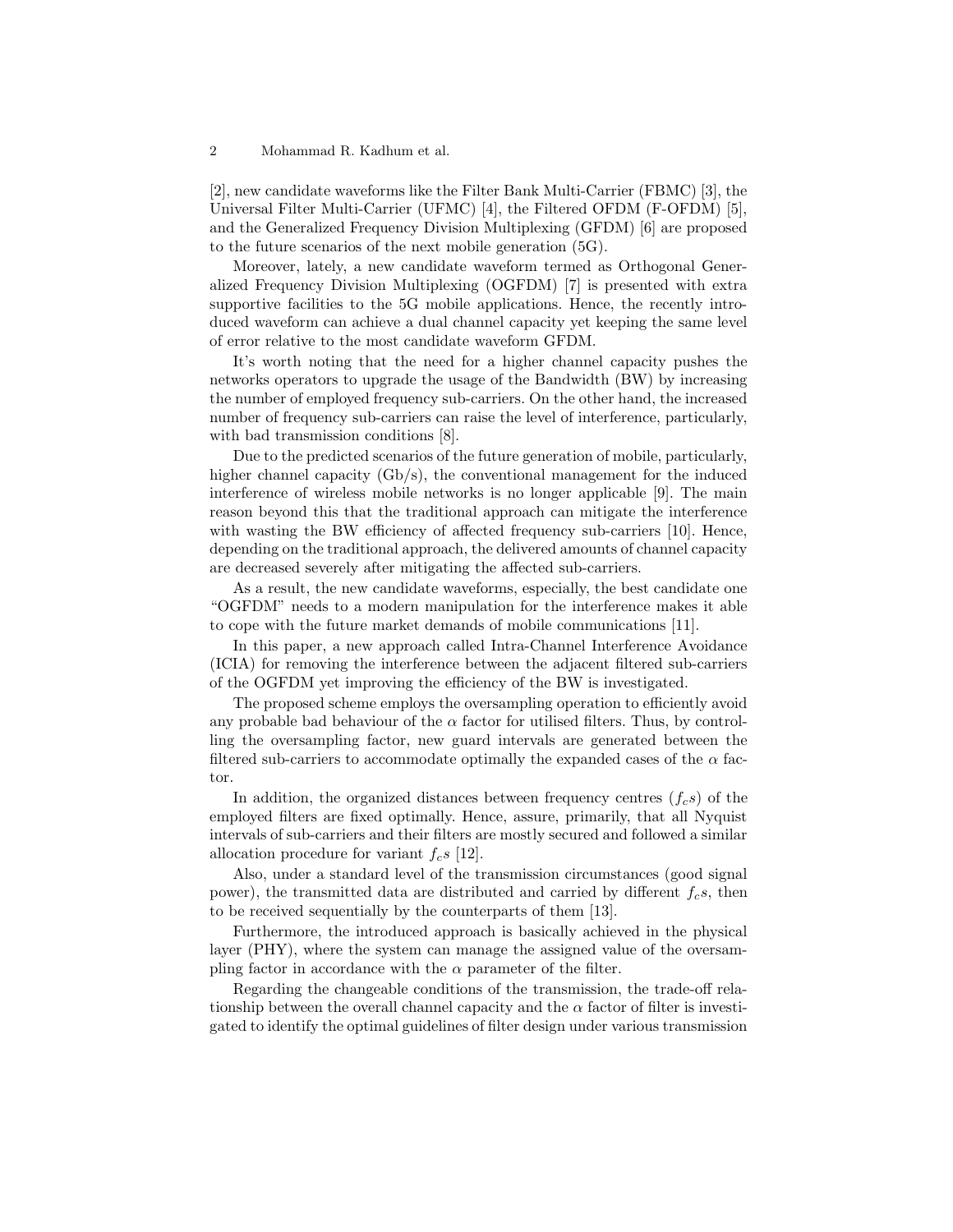status. Hence, explore the system performance of the transmitted signal which may suffer from power loss during its travel to the receiver to ensure a secured transmission for all situations.

The level of power attenuation is varied to optimal, acceptable and severe due to the conditions of transmission. As such, the possibility of interference occurrence between rolled-off filters is increased if the level of filter expansion is enlarged due to the decreased average of transceiver power [14].

The rest of the paper is structured as follows: Section 2 discusses theoretically the main advantages and disadvantages of the proposed system in an electrical back-to-back wireless mobile system. Section 3 evaluates the transmission performance in terms of the channel capacity and Bit Error Rate (BER) of the OGFDM transceiver utilising a MATLAB simulation code. Section 4 summarises the key outlines of the paper.

## 2 System Model

As is shown in Fig. 1, in the transmission operation, firstly, each sub-carrier in the OGFDM system is digitally encoded. Then, the complex numbers are produced by employing one of the most popular modulation formats, like BPSK, 16 QAM, 128 QAM, etc.

After that, in the ICIA part, where important manipulations that directly related to the oversampling operation are achieved, each modulated sub-carrier is up-sampled dynamically either by  $K$  or  $2K$  factor depending on the applied system (conventional/dual). Hence, insert a set of zeros, equivalents to the utilised factor of oversampling, between every two adjacent samples of original data.



Fig. 1. Transmitter side of the OGFDM with ICIA.

Subsequently, the up-sampled sub-carriers are passed through Hilbert shaping filters. As a result, every two adjacent sub-carriers are filtered orthogonally and assigned to a similar  $fc$ . Hence, every single  $fc$ , can be shared between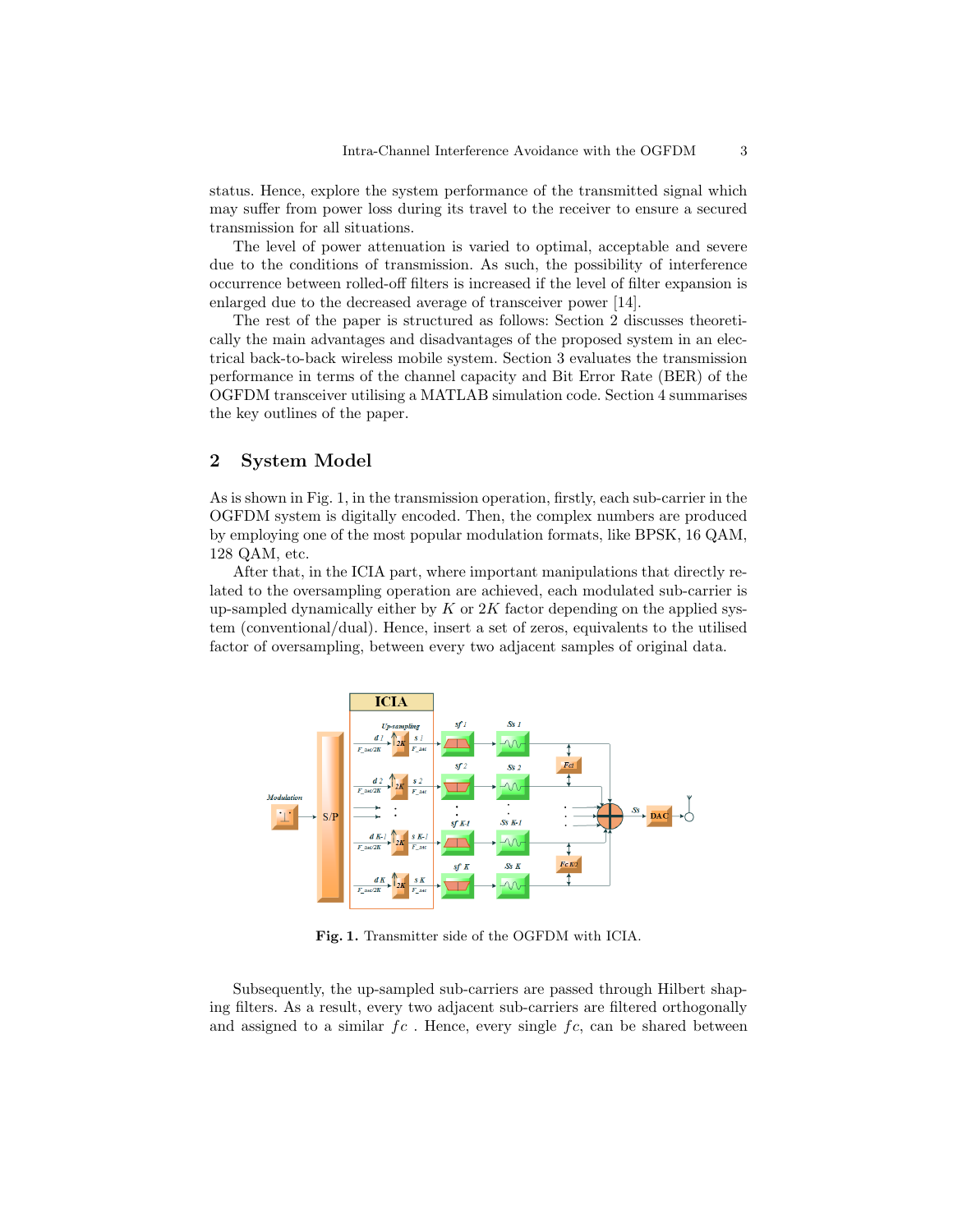two different sub-carriers simultaneously. Thus, accommodate an extra number of filtered sub-carriers (double) for the same BW.

In addition, to ensure optimum performance for the filtering process, key shaping filter parameters like the coefficients set are adjusted precisely in the PHY.

Having been filtered digitally, different convoluted sub-carriers from various  $f_c s$  are then combined utilising the adder in the digital domain. The out coming sequence of data is then pushed through a digital-to-analog converter (DAC) generating the analog signal. Finally, the electrical analog signal is propagated through the antenna.

As is clear in Fig. 2, in the reception operation, the received analog electrical signal is firstly digitized employing an analog-to-digital converter (ADC). Thereafter, the stream of data corresponding to each sub-carrier in the OGFDM system are de-multiplexed using equivalent matching filters.

To achieve a successful filtering operation for all employed matching filters, the matching coefficients are similarly adjusted to their shaping counterparts.

After matching and de-multiplexing process of the received sub-carriers via the digital filters, the up-sampled sub-carriers are then down-sampled in the ICIA part, where, oversampling operation is manipulated by removing all previously embedded zero samples. Ultimately, during the de-modulation process, the original data is retrieved utilising a previously decided modulation format.



Fig. 2. Receiver side of the OGFDM with ICIA.

Mathematically speaking, the key required operations of the proposed transceiver system are demonstrated. Thus, on the transmitter side, the impulse responses of the  $h^{th}$  shaping pairs of Hilbert filters are written as follows [15]:

$$
s f_h^A(t) = g(t) \cos(2\pi f c_h t)
$$
  
\n
$$
s f_h^B(t) = g(t) \sin(2\pi f c_h t)
$$
\n(1)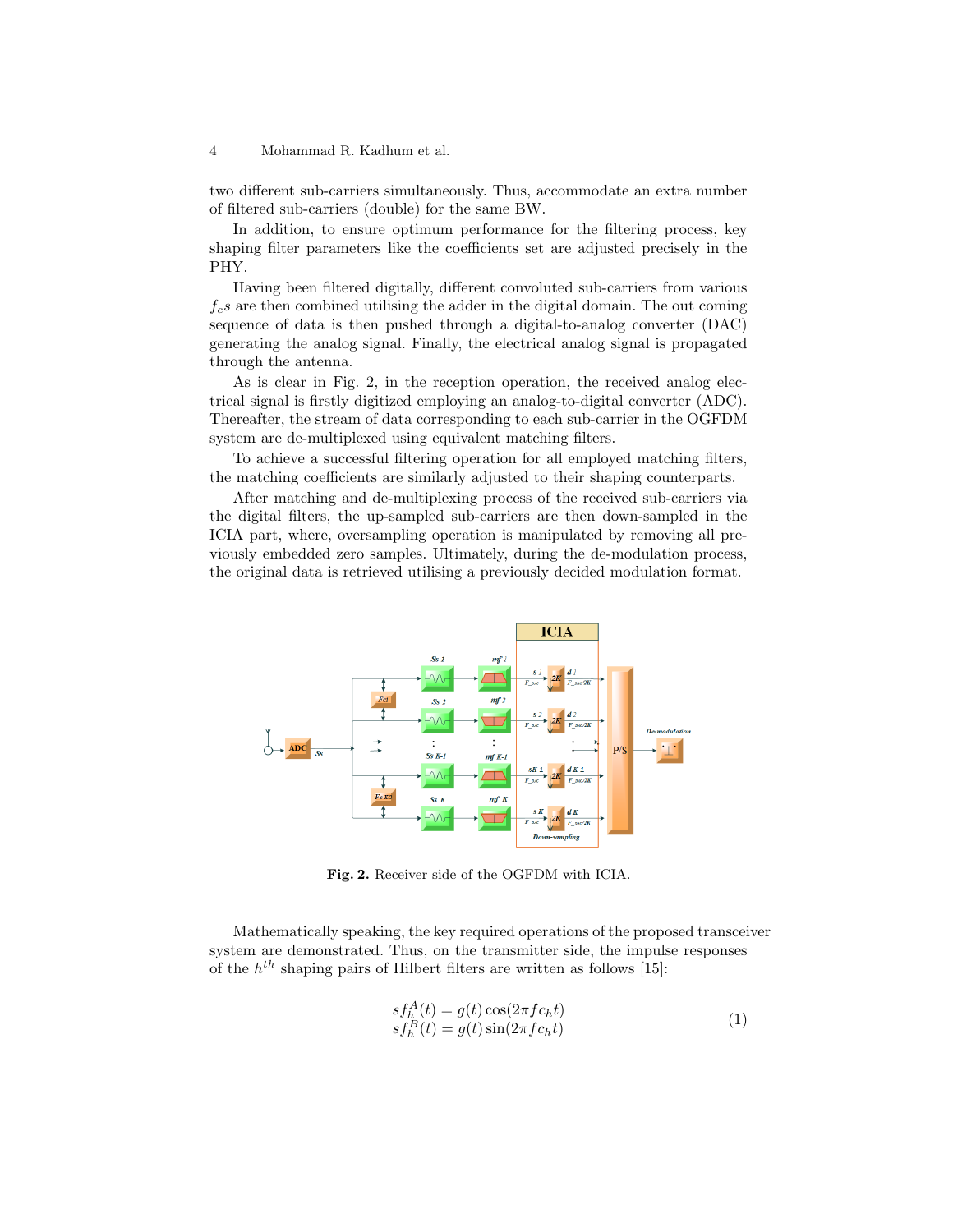where  $fc_h$  represents the centre frequency of the  $h^{th}$  Hilbert filters pairs, and  $g(t)$  is the baseband pulse which is expressed as follows [15]:

$$
g(t) = \frac{\sin[\pi(1-\alpha)\gamma] + 4\alpha\gamma\cos[\pi(1+\alpha)\gamma]}{\pi\gamma[1 - (4\alpha\gamma)^2]}
$$
(2)

where  $\gamma = t/\Delta t$ ,  $\alpha$  parameter supervises the excess of filter BW and  $\Delta t$ is corresponding to the sampling interval before the oversampling. In addition, the in-phase and quadrature-phase of the Hilbert filter pair components are denoted by the superscripts  $A$  and  $B$  respectively. Its worth noting that each of those components is utilised independently to convey a sub-carrier. Moreover, on the receiver side, a version of impulse responses of matched filters for the corresponding shaping filters of Hilbert-pair are written as follows [15]:

$$
mf_h^A(t) = sf_h^A(-t)
$$
  
\n
$$
mf_h^B(t) = sf_h^B(-t)
$$
\n(3)

To recover the signal at the receiver side, convolution applied between shaping and matching filters achieves the following [15]:

$$
s f_j^C(t) \otimes m f_j^D(t) = \begin{cases} \delta(t - t_0) \text{ if } C = D \text{ and } j = i \\ 0 \text{ if } C \neq D \text{ or } j \neq i \end{cases}
$$
 (4)

where  $t_0$  represents the probable delay time, the superscripts  $C$  and  $D$  indicate either in-phase or quadrature-phase level, and the subscripts  $i$  and  $j$  refer to the position of the  $fc$ .

To support the normal case of employing K filtered sub-carriers in the proposed system, the value of the oversampling factor  $(OV)$  is set to be equivalent to the total number of applied sub-carriers  $(OV = K)$ . Furthermore, considering that the sampling speeds of the ADC and the DAC are identical, the decision of central frequency allocation for each pair of Hilbert filters is determined.

In this context, frequency responses of Hilbert filters are optimally distributed due to the perfect selection for each  $fc$  utilised in the spectral region of the obtainable DAC/ADC. Thus, filters accommodation process is performed orthogonally and sequentially considering both phases of each  $fc$ .

The key measurement value for representing the BW excess of each filtered sub-carrier is the  $\alpha$  factor. Hence, whenever the  $\alpha$  factor is increased, that means, the drop in the amplitude or power is raised and the level of interference between adjacent filters is growing.

To explain more about the introduced process, it is seen from Fig. 3 that each pair of orthogonal filters works on two copies of oversampled sub-carrier. For example, for each specific  $fc$  of filters' pair, the first copy of the first oversampled sub-carrier is taken by the in-phase filter (cosine filter) and the second one of the second oversampled sub-carrier is taken by the out of phase filter (sine filter) simultaneously. Consequently, odd and even sub-carriers are orthogonally filtered by the in-phase and out-phase filters respectively.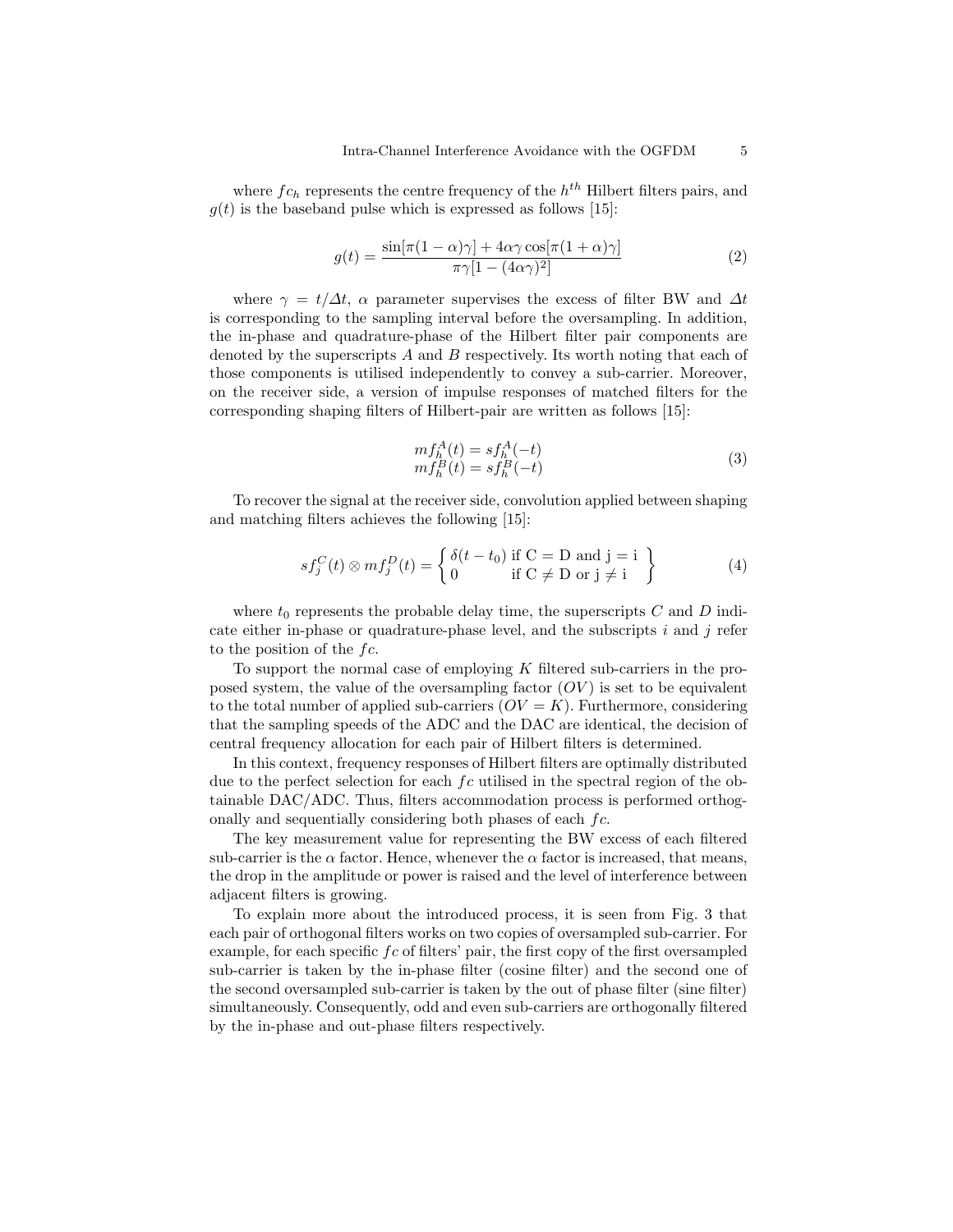6 Mohammad R. Kadhum et al.



Fig. 3. Normal oversampling for 4 filtered sub-carriers.

The BW size of utilised filters  $F_{BW}$  depends on two major parameters. Firstly, the offered sampling rate of the employed sub-carrier  $Sub_S$  and secondly, the value of BW excess ( $\alpha$  factor) of applied filters. The relation between the allocated filter BW and these two key factors is expressed as follows [16]:

$$
F_{BW} = Sub_S * (1 + \alpha).
$$
\n<sup>(5)</sup>

where  $1 >= \alpha >= 0$ .

Regarding the first significant factor, the BW of each filter varies according to the size of an individual copy in an oversampled sub-carrier. Such a variation is due to change in the configuration of oversampling operation, hence, size of the filter BW decreased whenever the value of the  $OV$  is increased and vice-versa.

To explain more about this, it is clear in Fig. 4 that if the specified BW for each convoluted sub-carrier is less than originally afford BW by the system, the aggregated channel capacity is affected badly, particularly, utilising a similar  $fc$  for different oversampling cases. Hence, compared to the optimally obtained sub-carrier BW,  $(BW = F_{DAC}/OV)$ , where the OV is equivalent to the number of applied sub-carriers  $K$ , the outcome BW for each filtered sub-carrier after applying the dual value of the  $OV$  will be reduced by a half,  $(BW = F_{DAC}/OV, where, OV = 2K)$ . As a result, the overall channel capacity is decreased according to Shannon theorem as follows [16]:

$$
CapICIA = (BW/2) * log2(1 + SNR)
$$
\n(6)



Fig. 4. Dual oversampling for 4 filtered sub-carriers.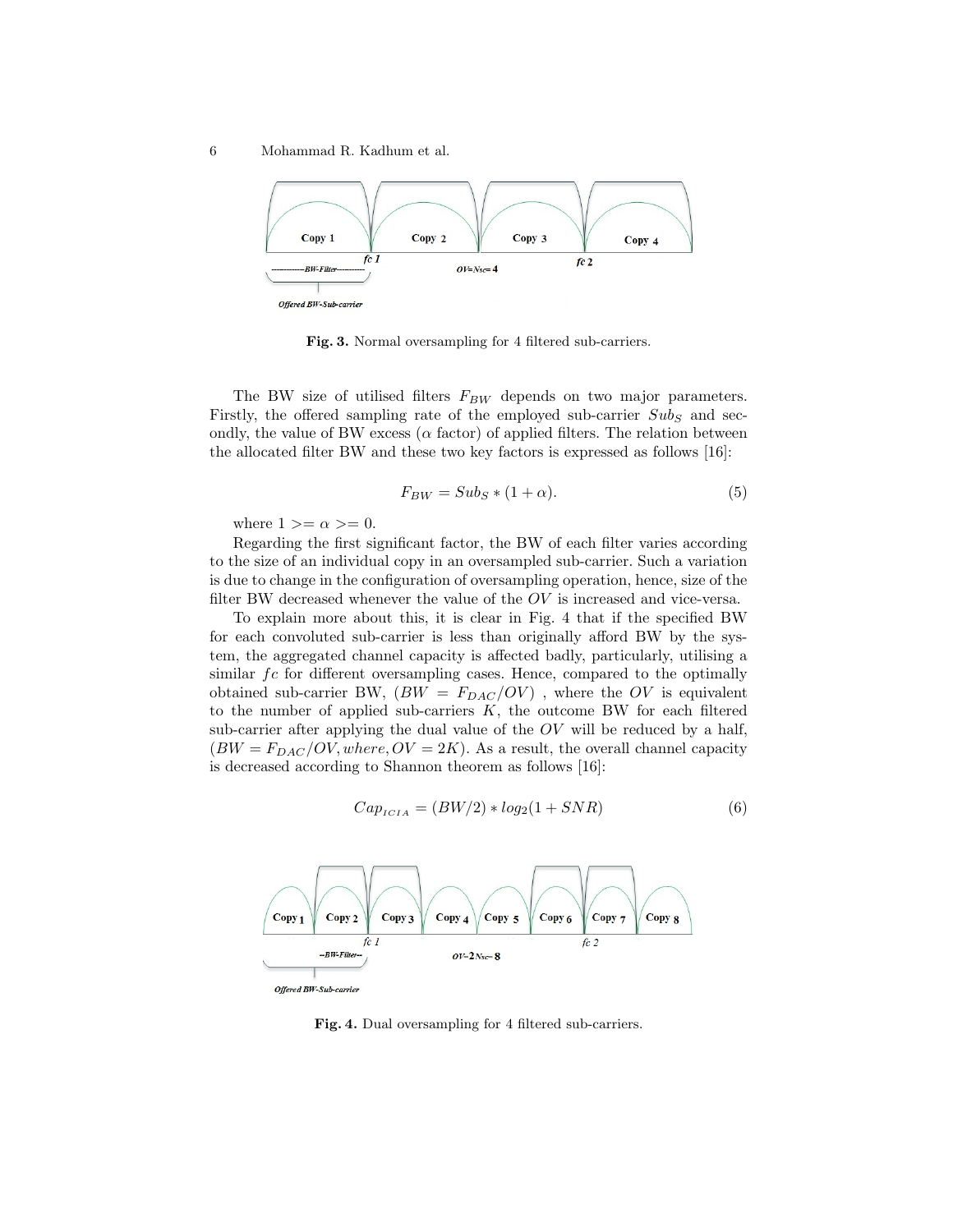Regarding the second noteworthy factor, if  $\alpha$  factor has a zero value, the allocated BW of each utilised filter is equal to the offered sampling rate of each employed sub-carrier. Thus, the produced brick wall filter for both in-phase and out-phase levels has no interference with its adjacent filters which is considered as an ideal case [17].

On the other hand, setting  $\alpha$  value to its maximum  $(\alpha =1)$  leads to double the occupied size of each applied filter. Hence, increase the interference between them, especially, with normal oversampling state [18].

From the time-domain perspective, oversampling operation does not affect transmission time specified for each OGFDM iteration absolutely. Hence, multiply the number of samples by X does not increase the overall delay time for each symbol since the smallest duration between any two adjacent samples will be divided by  $X$  [19].

For example, the calculated time  $T_1$  for N transmitted samples of an individual OGFDM iteration before oversampling process is,  $T_1 = N * dt$ , where dt represents the closest duration between any two adjacent samples. After oversampling the sub-carrier by X, the counted time  $T_2$  for transmitting NX samples of an individual OGFDM symbol is,  $T_2 = N X * dt/X$ , which is consequently equivalent to  $T_1$ .

To ensure that the convolution between an oversampled sub-carrier and the applied filter is achieved perfectly, the frequencies for both filter and sub-carrier must be identical [20]. Hence, the frequency for each adopted sample of an individual sub-carrier  $(f_i)$  is calculated accurately and then to be considered as a first input to the convolution process. The second input is the calculated frequency for the corresponding selected sample of the applied filter  $(f_i)$ . If frequencies for samples of both oversampled sub-carrier and utilised filter are similar,  $(f_i = f_j)$ , the convolution is achieved successfully.

Occasionally, the variance between any two adjacent taps in the applied filter is rather large, thus, the most common solution to come up with this issue is by increasing the number of utilised taps of the filter. The calculated frequency for a new tap achieved between two adjacent frequencies of the utilised filter  $(f_i, f_j)$  $f_{i+1}$ ) will be convoluted as well with its corresponding frequency of a sample of an employed sub-carrier.

Such type of treatment improves the BER efficiency of convolution process due to the raised resolution of the filter to recognize the intended in-between frequencies for samples of OGFDM sub-carrier. That, however, raises the computational complexity due to an increased number of multiplications of the filtration process.

On the other hand, the proposed approach which raises the oversampling  $(OV = 2K)$ , can handle this problem utilising advantages of the enlarged  $\alpha$  and benefit from the high flexibility in expansion between any two adjacent filters. Thus, the considerable relation between the doubled OV and the expanded value of  $\alpha$  factor at accepted limits of errors results in mitigating the variance among the filter coefficients. Hence, whenever the assigned value of  $\alpha$  is increased, a passband ripple of the configured filter is decreased and vice-versa.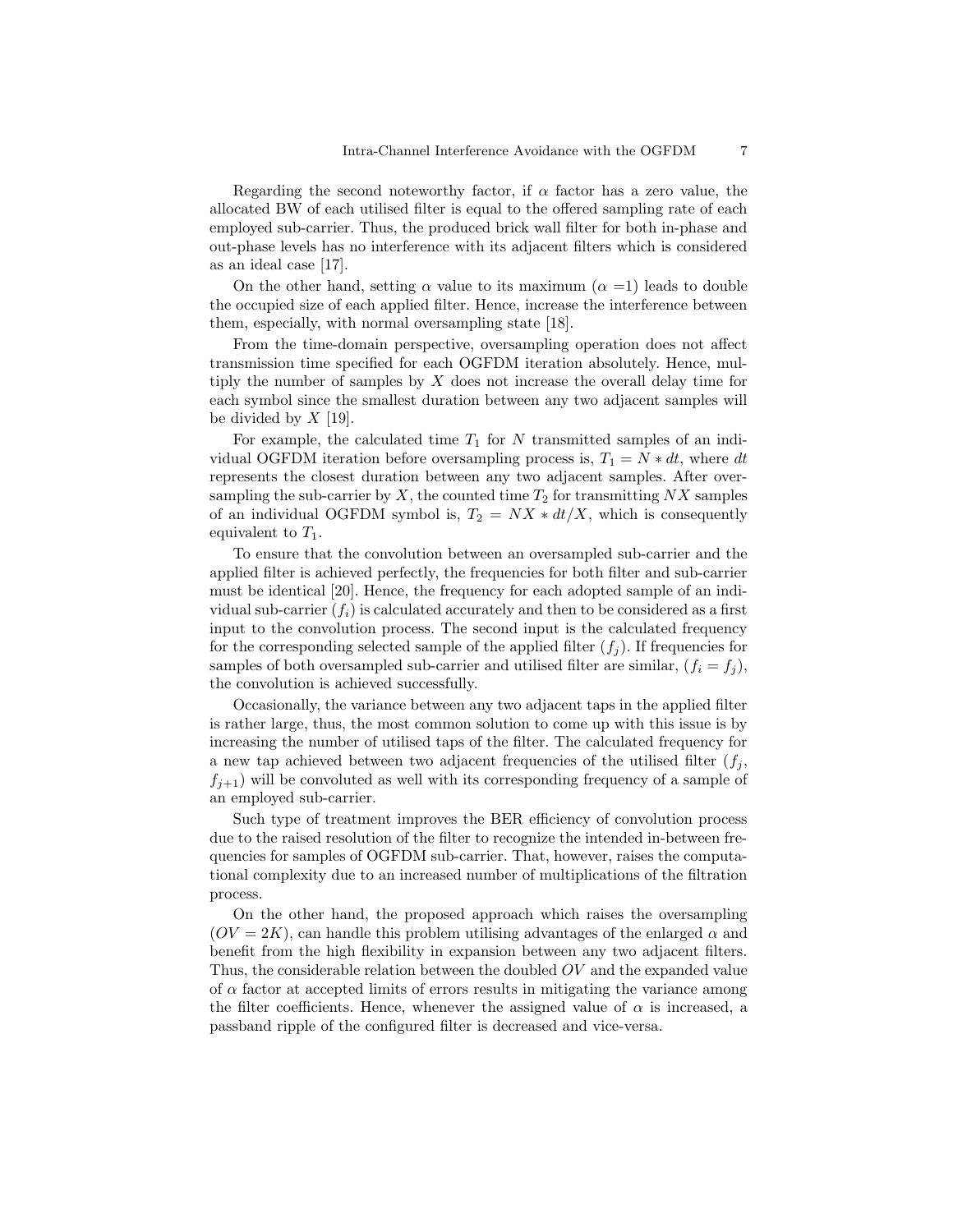As a result, the increased degrees of the  $\alpha$  factor  $(\alpha >0)$  can address this issue without the need to promote the resolution of the utilised filter.

In contrast, with the minimum oversampling  $(OV = K)$ , increase the value of the  $\alpha$  comes up with a side effect. That's mean, further enlarged  $\alpha$  factor can improve the BER performance of the filter's passband ripples but cause in an extra rise of interference between applied filters.

#### 3 Experimental Work

To explore performance characteristics of the proposed OGFDM with ICIA system in terms of channel capacity and BER, a numerical simulation is extensively undertaken in the PHY of an electrical, digital, and wireless transmission system.

Through this paper, the utilised modulation formats for the frequency subcarriers vary from the low formats like the BPSK to the higher schemes as the 256 QAM which is proposed recently to the 5G technology [21, 22].

Besides, depending on the employed approach for interference manipulation, the oversampling factor is mainly assigned for two values,  $(OV = K)$  for the conventional way, and  $(OV = 2K)$  for the proposed method (ICIA), where K refers to the number of applied sub-carriers.

Unless explicitly stated, four digital filters with their convoluted sub-carriers are considered. In addition, to simulate the generation and detection process for each filtered sub-carrier in the OGFDM system, the approach mentioned in [7] is adopted. Also, a sampling speed (DAC/ADC) equivalents to 4 GHz is applied.

According to the trade-offs relation between aggregated channel capacity of the OGFDM system and the flexibility of filter design, the key guidelines of the optimum filter scheme are recognised. As such, the filter BW access can be assigned to different values (dynamic range) through this simulation but it is initially fixed at its optimal value,  $(\alpha = 0.1)$ .

Moreover, the co-existence between the  $\alpha$  value of the overlapped frequency, and the weakened ripples of the frequency response rises the opportunity of achieving an optimum value of  $\alpha$ , which, in turn, corresponds to a maximum channel transmission capacity.

To explain the key advantages and disadvantages of employing the ICIA, the overall channel capacity versus  $\alpha$  filter parameter is examined for two adopted oversampling values, the normal one  $(OV = 4)$  that is used for the traditional processing of interference and the doubled method  $(OV = 8)$  which is employed for the developed scheme of interference manipulation (ICIA).

As is shown in Fig. 5, in comparative with the stable channel capacity of the doubled oversampling case (DOV), the fluctuations in channel capacity for normal oversampling case (NOV) are classified here into three main zones.

First is the 'Green Zone' (GZ), which represents all channel capacities above the stable line of channel capacity for the DOV. Thus, the achieved channel capacities for the NOV are better than the obtained gained DOV channel capacities. The GZ capacities are calculated for all  $\alpha$  values of the period between 0 and 0.3, where  $(0 \le \alpha \le 0.3)$ .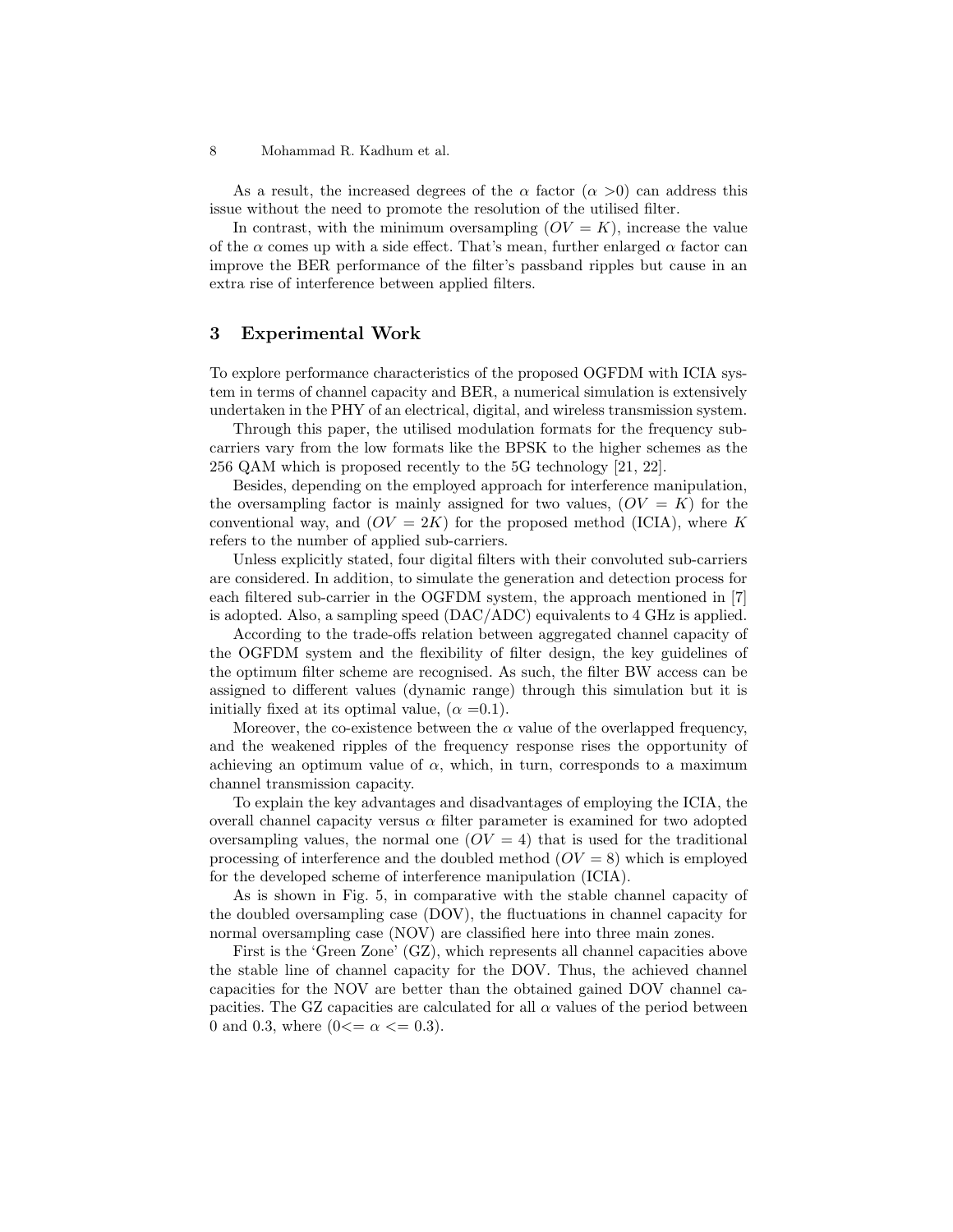

Fig. 5. Channel capacity of OGFDM with NOV/DOV for the entire range of  $\alpha$ 

Second is the 'Yellow Zone' (YZ), which is counted for the  $\alpha$  value of 0.4. In this neutral area, the channel capacities for both the NOV and DOV are equivalent. From oversampling perspective, there are two logical reigns inside the YZ (safe and alarm). Hence, employing the NOV in the YZ puts the system under the alarm reign, while utilising the DOV promotes it to the safe reign. Thus, exceed the accepted limits of the GZ and working in YZ of the NOV results in ringing the alarm system to avoid any probable increase in the  $\alpha$  factor (alarm status).

Third is the 'Red Zone' (RZ), which is introduced for all channel capacities under the stable line of the DOV channel capacity. Thus, it basically refers to all  $\alpha$  values between 0.5 and 1, where  $(0.5 \le \alpha \le -1)$ . It's worth noting that the transmission system for the RZ suffers from a sharp decline in channel capacity in comparison with the utilised DOV.

For this reason, the system is converted to the alternative solution (DOV), where the decrease in channel capacities is stopped despite continuous increases in the  $\alpha$  factor where  $\alpha \leq 1$ . Thus, it is necessary to replace the applied system (NOV) with the DOV to switch the context of transmission from the red to the yellow zone.

In this experiment, it is worth pointing out that using the NOV, the maximum channel capacity is achieved with the optimum value of the  $\alpha$  ( $\alpha$ =0.1). In addition, depending on the best channel capacity, the ratios of other calculated channel capacities for both the NOV and DOV are rated accordingly.

For example, in the GZ, the highest proportions of channel capacity, 85.7%, 85.7%, and 71.4%, are obtained for the  $\alpha$  values of 0, 0.2 and 0.3 respectively.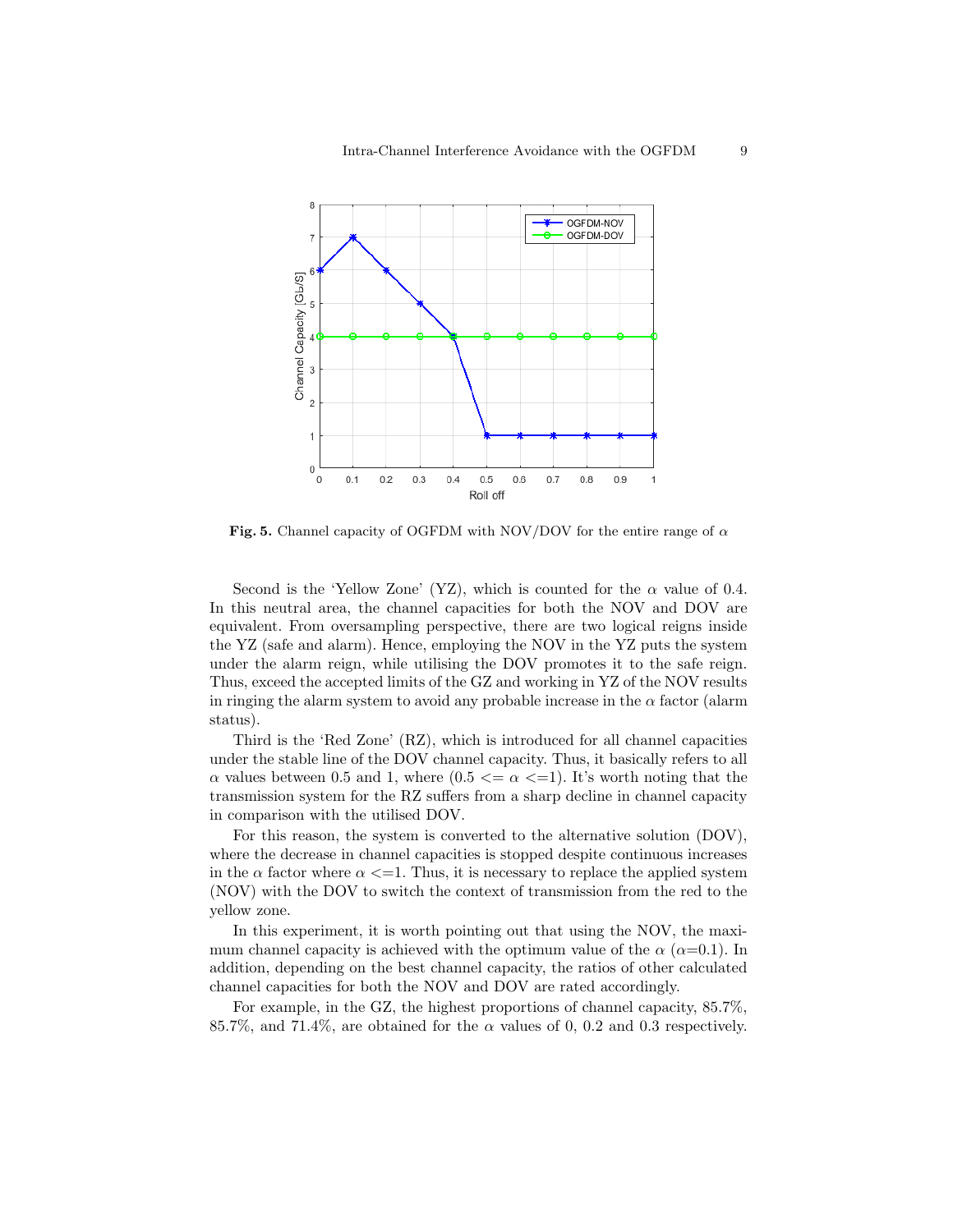In addition, the middle ratio of channel capacity at the YZ is dropped to 57.1% for a  $\alpha$  value equivalent to 0.4. Moreover, the lowest ratio of channel capacity  $(14.4\%)$  is registered for the  $\alpha$  values of the RZ between 0.5 and 1.

This, however, can be improved by utilising the DOV which is able to stop the bad effect of increased  $\alpha$  for values larger than 0.4. Hence, the average ratio of channel capacity is settled at, 57.1% for all  $\alpha$  values between 0 and 1.

Nevertheless, the gained ratio of channel capacity for the  $\alpha$  values between 0 and 0.3 is less than the corresponding proportions of the NOV (85.7%,71.4%,). Thus, the offered DOV is more suitable for the RZ than the GZ, since the ratio of obtained channel capacity is raised, in the RZ, from 14.1% to 57.1%, which is equivalent to 4 times channel capacity of the NOV.

To mitigate such an issue, a hybrid solution is recommended utilising the advantages of both the NOV and DOV in one robust transmission system. In a such hybrid system, the NOV is applied for the  $\alpha$  values between 0 and 0.4 while the values of  $\alpha$  between 0.5 and 1 are allocated to the DOV. The hybrid treatment can produce a more robust transmission system with a minimum ratio of channel capacity equivalents to 57.1% at the worst condition and maximum ratio reaches 100% at the optimal value of the  $\alpha$ .

As a result, the hybrid handling can offer both the higher channel capacity and more reliability due to its strong ability in supporting the accepted levels of the  $\alpha$  factor for values between 0 and 0.4 and removing the serious influence of declined  $\alpha$  for values between 0.5 and 1.

As is clear from Fig. 6, the calculated BW efficiency for the NOV has been taken firstly for the optimal value of  $\alpha$  ( $\alpha$ =0.1), where maximum BW efficiencies are achieved for different points of the SNR. These various peaks of BW efficiencies with gradually reduced levels of the SNR come from increased interference among neighbouring samples at the constellation table.

On the other hand, a sharp reduction of BW efficiency is recorded for a  $\alpha$ equal to 0.5. Hence, using the NOV, the system shows a severe fluctuation in BW efficiency for different levels of the  $\alpha$ .

This, nevertheless, can be solved by utilising the DOV which demonstrates a steady level of BW efficiency for different values of  $\alpha$ , for instance, 0.1 and 0.5. In addition, the BW efficiencies with different stages of the SNR are varied for the same induced reason of the NOV.

Despite the halved spaces of the available BW due to the dual oversampling, the rates of BW efficiency for different  $\alpha$  values (best and worst) are reduced by about 40% instead of 50% due to avoiding interference between adjacent filters for similar limits of the SNR. Thus, since the obtained BW efficiency is decided by the two important factors (BW and SNR), around 10% extra improvement is achieved by improved SNR, increasing the gained BW efficiency from 50% to about 60%.

In contrast, the NOV rates of the BW efficiencies are decreased by about 85% at worst cases of the  $\alpha$  parameter. The main reason beyond this is the difficulty in dealing with the exaggerated interference between adjacent filters under the bad conditions ( $\alpha \geq 0.5$ ).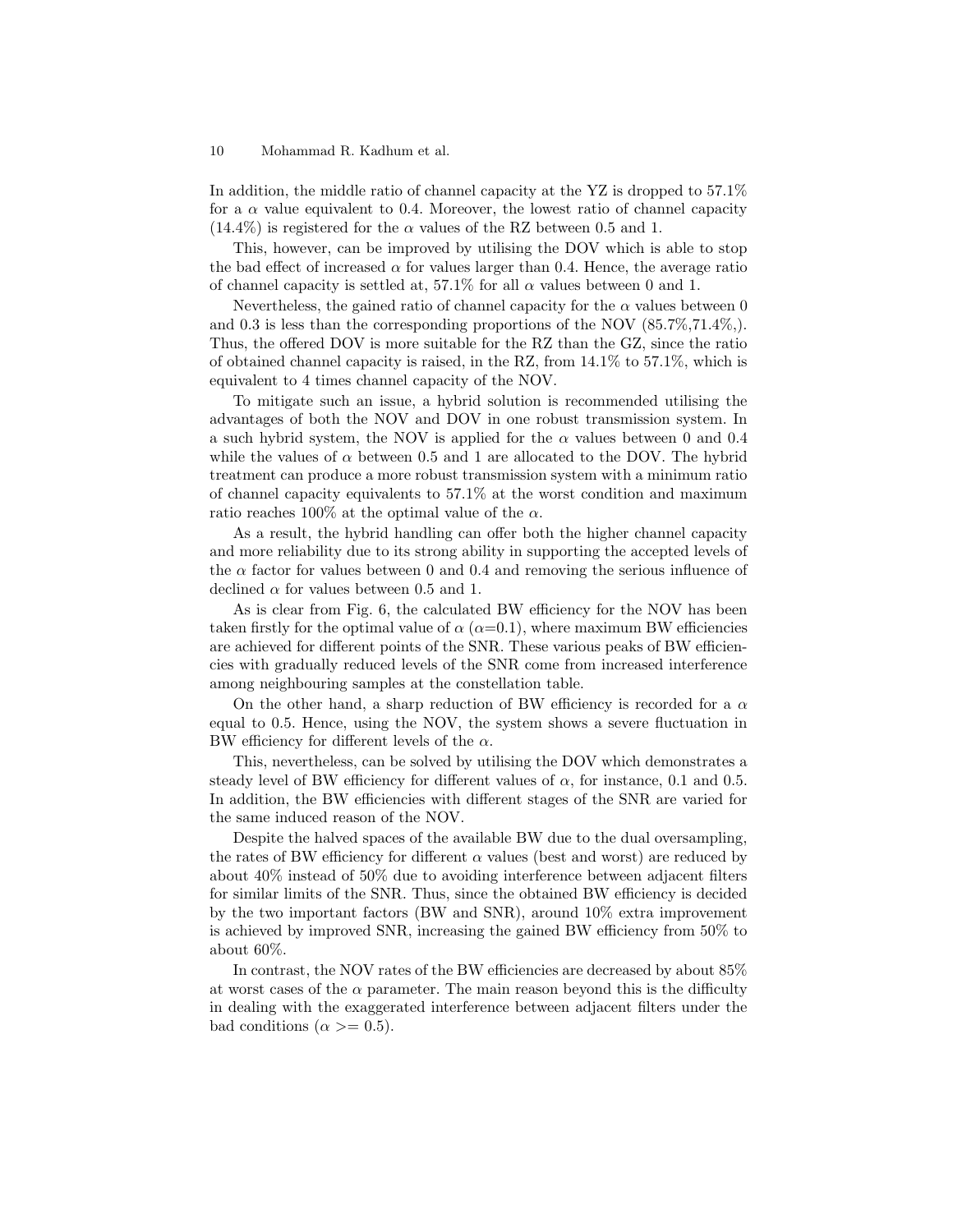

Fig. 6. BW efficiency of the OGFDM with NOV/DOV vs the SNR

It should be noted that the decreased rates of BW efficiency with both the NOV and DOV in this transmission system have been measured in comparative with the best BW efficiency of the NOV at SNR limit equivalents to 23 and  $\alpha$ factor to 0.1.

The main parameters of this experiment are shown in Table 1, in addition, they have been applied for a wireless electrical back-to-back system.

| Parameter                        | Value          |
|----------------------------------|----------------|
| No. of $f_c s$                   | 2              |
| $F_{DAC/ADC}$                    | 4 GHz          |
| SNR.                             | 23             |
| $\alpha$                         | $0 - 1$        |
| Filter length                    | 32             |
| Spectral efficiency              | 1Hz            |
| $\overline{\text{Oversampling}}$ | Normal - Dual  |
| Modulation format BPSK - 256 QAM |                |
| OGFDM symbols                    | 2000           |
| Filter type                      | Hilbert filter |

Table 1. System parameters for the OGFDM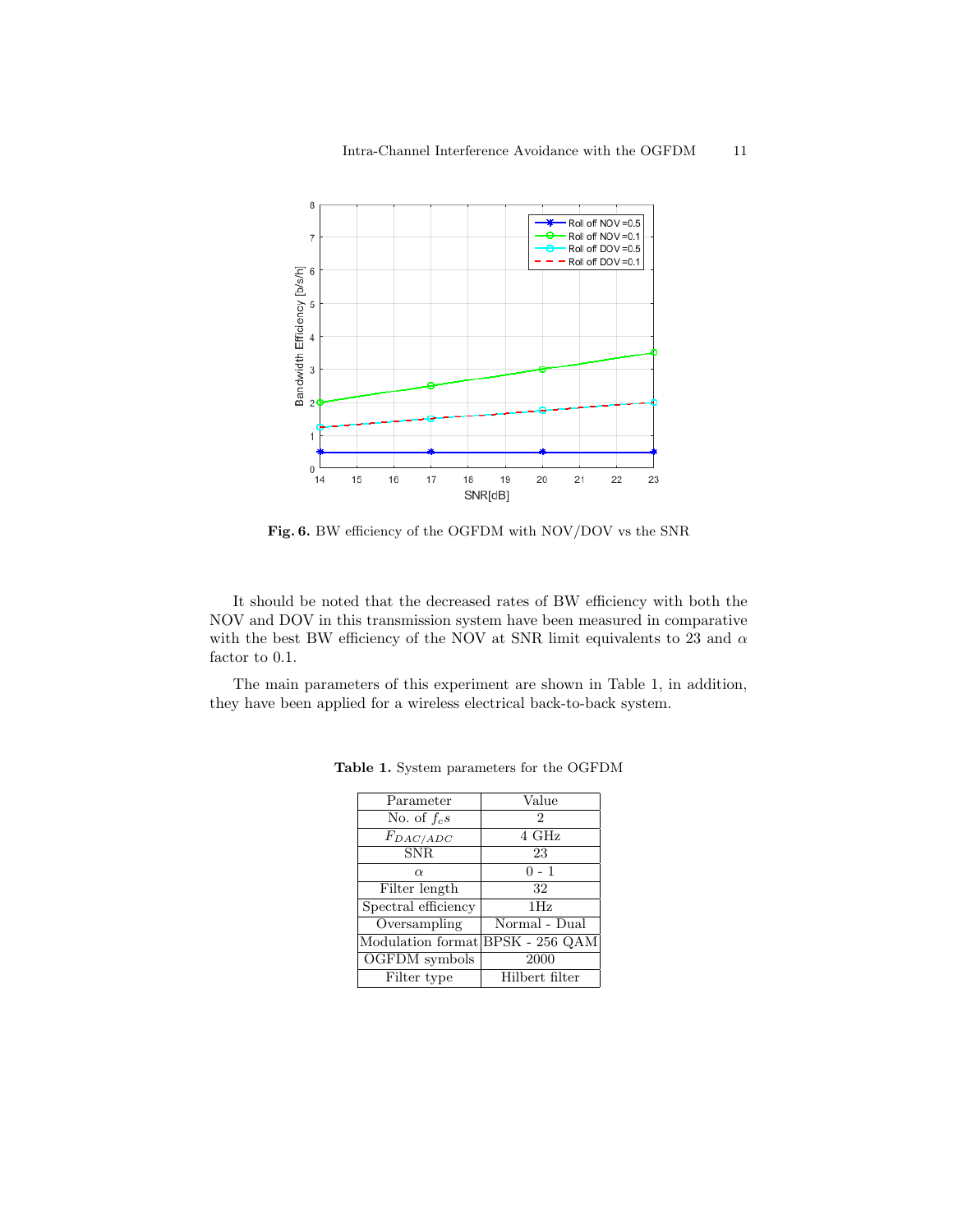#### 4 Conclusion

The OGFDM waveform with ICIA approach has been proposed, investigated and evaluated, for the first time. The proposed system extra sustains a higher channel capacity, more data reliability and better shareable resources in the PHY than the conventional way. Since the interference manipulation is an important process for the digital filters of the OGFDM system, a thorough investigation has been undertaken to explore the interconnected relationship between the filter's roll-off factor and the level of interference. It is worth noting that with the conventional process of interference which essentially works in the NOV mode, the aggregated channel capacity is decreased more sharply with relatively increased  $\alpha$  parameter ( $\alpha$  >0.4). Thus, the interference between the frequency responses of the applied filters is further increased due to extremely overlapped regions between similar filter types (in-phase/quadrature-phase). On the other hand, the findings show that utilising the proposed ICIA which converts to the DOV mode, the overall channel capacity is improved, particularly, for the enlarged values of the  $\alpha$  (0.5  $\lt = \alpha \lt = 1$ ). Hence, by adopting a doubled value of the oversampling, the bad reaction of increased  $\alpha$  value is accommodated optimally. Nevertheless, in comparison with the NOV, the  $\alpha$  values between 0 and 0.3 at the DOV mode result in reducing the capacity of the channel due to the narrowed BW of the filtered sub-carriers. As a result, neither the DOV nor the NOV alone can achieve the optimum interference handling. Thus, the hybrid solution that employs both (NOV & DOV) is always recommended to boost the capacity of transmission for a diverse range of the  $\alpha$  factor. Hence, such interference management presents a further optimization for the filtration process in the practical domain.

## Acknowledgment

This research was funded by the Ministry of Higher Education and Scientific Research, Republic of Iraq, Scholarship 2633.

## References

- 1. Dias, J. T. & Lamare, R. C. De.: Unique-Word GFDM Transmission Systems. 6, 746749 (2017).
- 2. Yazar, A., Onat, F. A. & Arslan, H.: New Generation Waveform Approaches for 5G and Beyond. (2016).
- 3. Mattera, D., Tanda, M. & Bellanger, M.: Frequency domain CFO compensation for FBMC systems. Signal Processing 114, 183197 (2015).
- 4. Geng, S., Xiong, X. & Cheng, L.: UFMC System Performance Analysis for Discrete Narrow-band Private Networks. 2015 IEEE 6th Int. Symp. Microwave, Antenna, Propagation, EMC Technol. 303307 (2015). doi:10.1109/MAPE.2015.7510319
- 5. Abdoli, J., Jia, M. & Ma, J.: Filtered OFDM: A New Waveform for Future Wireless Systems. 2015 IEEE 16th Int. Work. Signal Process. Adv. Wirel. Commun. 6670 (2015). doi:10.1109/SPAWC.2015.7227001